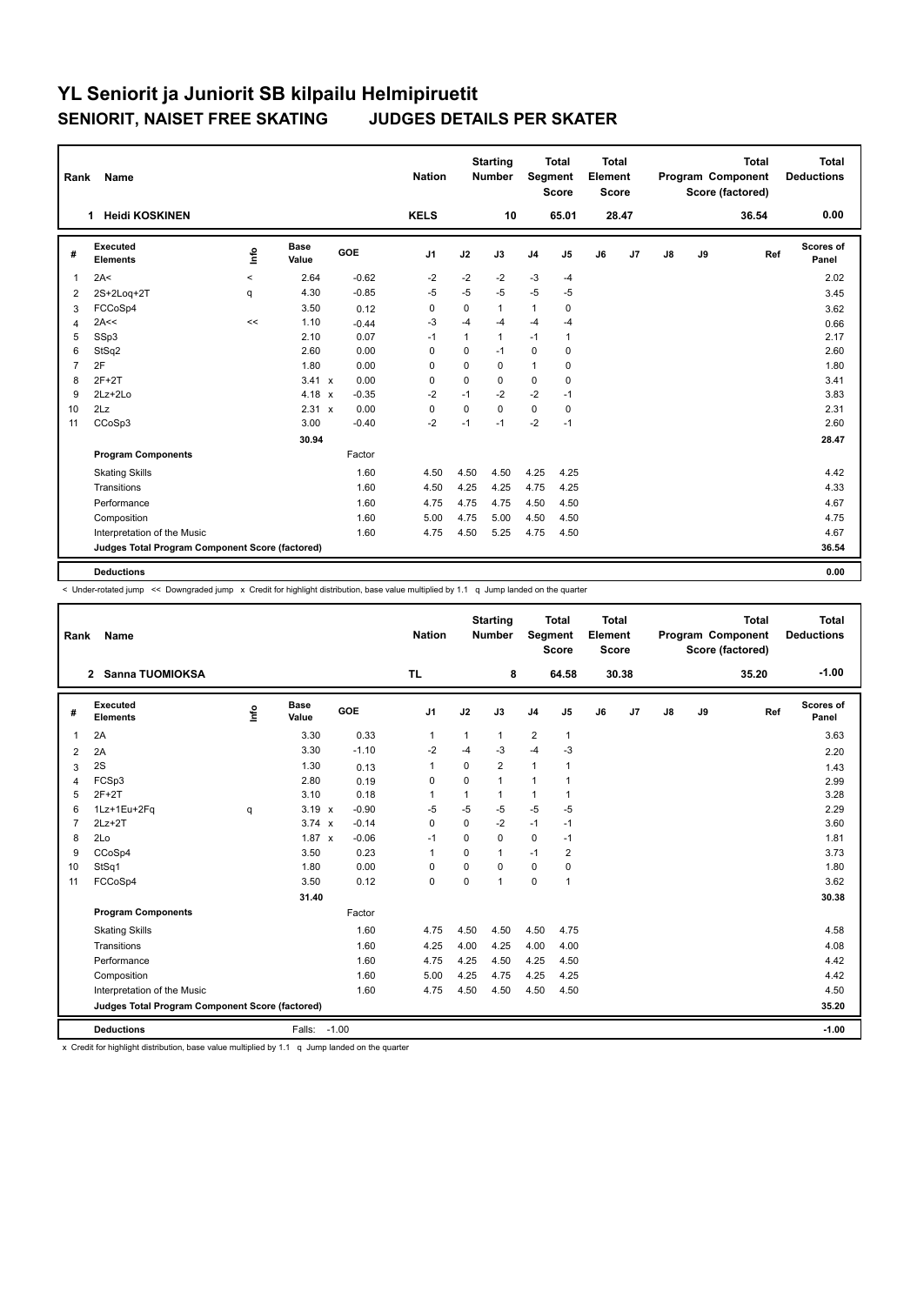| Rank           | Name                                            |         |                      |         | <b>Nation</b>  |                | <b>Starting</b><br><b>Number</b> | Segment        | <b>Total</b><br><b>Score</b> | Total<br>Element<br><b>Score</b> |                |               |    | <b>Total</b><br>Program Component<br>Score (factored) | Total<br><b>Deductions</b> |
|----------------|-------------------------------------------------|---------|----------------------|---------|----------------|----------------|----------------------------------|----------------|------------------------------|----------------------------------|----------------|---------------|----|-------------------------------------------------------|----------------------------|
|                | Isabella SALMIHEIMO<br>3                        |         |                      |         | <b>HTK</b>     |                | 9                                |                | 64.48                        |                                  | 28.82          |               |    | 36.66                                                 | $-1.00$                    |
| #              | Executed<br><b>Elements</b>                     | ١nfo    | <b>Base</b><br>Value | GOE     | J <sub>1</sub> | J2             | J3                               | J <sub>4</sub> | J5                           | J6                               | J <sub>7</sub> | $\mathsf{J}8$ | J9 | Ref                                                   | <b>Scores of</b><br>Panel  |
| $\overline{1}$ | 2A+1Eu+2S                                       |         | 5.10                 | 0.11    | $\mathbf{1}$   | 0              | 0                                | $\mathbf{1}$   | 0                            |                                  |                |               |    |                                                       | 5.21                       |
| 2              | 2Lze                                            | e       | 1.68                 | $-0.84$ | $-5$           | $-5$           | $-5$                             | $-4$           | -5                           |                                  |                |               |    |                                                       | 0.84                       |
| 3              | 2Loq+1Lo                                        | q       | 2.20                 | $-0.51$ | $-3$           | $-3$           | $-2$                             | $-4$           | -3                           |                                  |                |               |    |                                                       | 1.69                       |
| $\overline{4}$ | LSp3                                            |         | 2.40                 | 0.48    | $\overline{1}$ | $\overline{2}$ | $\overline{2}$                   | $\overline{2}$ | $\overline{2}$               |                                  |                |               |    |                                                       | 2.88                       |
| 5              | 2F                                              |         | 1.80                 | $-0.06$ | 0              | $-1$           | 0                                | $-1$           | 0                            |                                  |                |               |    |                                                       | 1.74                       |
| 6              | 2A<                                             | $\prec$ | 2.64                 | $-1.32$ | -5             | $-5$           | -5                               | $-5$           | $-5$                         |                                  |                |               |    |                                                       | 1.32                       |
| $\overline{7}$ | 2Lze+2T                                         | e       | $3.28 \times$        | $-0.50$ | -3             | $-2$           | $-3$                             | $-3$           | $-3$                         |                                  |                |               |    |                                                       | 2.78                       |
| 8              | 2F                                              |         | $1.98 \times$        | $-0.06$ | $\mathbf 0$    | 0              | 0                                | $-1$           | $-1$                         |                                  |                |               |    |                                                       | 1.92                       |
| 9              | FCCoSp4                                         |         | 3.50                 | 0.35    | $\overline{1}$ | $\Omega$       | 1                                | $\mathbf{1}$   | $\overline{2}$               |                                  |                |               |    |                                                       | 3.85                       |
| 10             | StSq2                                           |         | 2.60                 | 0.26    | $\overline{1}$ | $\mathbf{1}$   | $\overline{1}$                   | $\mathbf 0$    | $\mathbf{1}$                 |                                  |                |               |    |                                                       | 2.86                       |
| 11             | CCoSp4                                          |         | 3.50                 | 0.23    | $\mathbf 0$    | $-1$           | 1                                | $\overline{1}$ | $\mathbf{1}$                 |                                  |                |               |    |                                                       | 3.73                       |
|                |                                                 |         | 30.68                |         |                |                |                                  |                |                              |                                  |                |               |    |                                                       | 28.82                      |
|                | <b>Program Components</b>                       |         |                      | Factor  |                |                |                                  |                |                              |                                  |                |               |    |                                                       |                            |
|                | <b>Skating Skills</b>                           |         |                      | 1.60    | 4.50           | 4.25           | 4.75                             | 4.50           | 4.75                         |                                  |                |               |    |                                                       | 4.58                       |
|                | Transitions                                     |         |                      | 1.60    | 4.50           | 4.50           | 4.50                             | 4.75           | 4.50                         |                                  |                |               |    |                                                       | 4.50                       |
|                | Performance                                     |         |                      | 1.60    | 4.75           | 4.25           | 4.75                             | 4.25           | 4.50                         |                                  |                |               |    |                                                       | 4.50                       |
|                | Composition                                     |         |                      | 1.60    | 4.75           | 4.75           | 5.00                             | 4.50           | 5.00                         |                                  |                |               |    |                                                       | 4.83                       |
|                | Interpretation of the Music                     |         |                      | 1.60    | 4.50           | 4.25           | 4.75                             | 4.25           | 4.75                         |                                  |                |               |    |                                                       | 4.50                       |
|                | Judges Total Program Component Score (factored) |         |                      |         |                |                |                                  |                |                              |                                  |                |               |    |                                                       | 36.66                      |
|                | <b>Deductions</b>                               |         | Falls:               | $-1.00$ |                |                |                                  |                |                              |                                  |                |               |    |                                                       | $-1.00$                    |

< Under-rotated jump x Credit for highlight distribution, base value multiplied by 1.1 e Wrong edge q Jump landed on the quarter

| Rank           | Name                                            |      |                      |            | <b>Nation</b>  |             | <b>Starting</b><br><b>Number</b> | Segment        | <b>Total</b><br><b>Score</b> | <b>Total</b><br>Element<br><b>Score</b> |       |    |    | <b>Total</b><br>Program Component<br>Score (factored) | Total<br><b>Deductions</b> |
|----------------|-------------------------------------------------|------|----------------------|------------|----------------|-------------|----------------------------------|----------------|------------------------------|-----------------------------------------|-------|----|----|-------------------------------------------------------|----------------------------|
|                | 4 litu RASKI                                    |      |                      |            | <b>KKJT</b>    |             | $\overline{7}$                   |                | 61.75                        |                                         | 26.75 |    |    | 36.00                                                 | $-1.00$                    |
| #              | Executed<br><b>Elements</b>                     | ١rfo | <b>Base</b><br>Value | <b>GOE</b> | J <sub>1</sub> | J2          | J3                               | J <sub>4</sub> | J <sub>5</sub>               | J6                                      | J7    | J8 | J9 | Ref                                                   | Scores of<br>Panel         |
| 1              | 2A                                              |      | 3.30                 | $-0.66$    | $-2$           | $-2$        | $-2$                             | $-2$           | $-1$                         |                                         |       |    |    |                                                       | 2.64                       |
| 2              | LSp3                                            |      | 2.40                 | 0.24       | -1             | $\Omega$    | 1                                | $\mathbf{1}$   | 1                            |                                         |       |    |    |                                                       | 2.64                       |
| 3              | 2Lz                                             |      | 2.10                 | 0.00       | 0              | $\Omega$    | $\Omega$                         | $\mathbf 0$    | $\mathbf 0$                  |                                         |       |    |    |                                                       | 2.10                       |
| 4              | 2F+1Eu+2S                                       |      | 3.60                 | $-0.06$    | $\mathbf 0$    | $\Omega$    | $\Omega$                         | $-1$           | $-1$                         |                                         |       |    |    |                                                       | 3.54                       |
| 5              | 2Lo                                             |      | 1.70                 | $-0.17$    | $-1$           | $-1$        | $-1$                             | $-1$           | $-2$                         |                                         |       |    |    |                                                       | 1.53                       |
| 6              | StSq1                                           |      | 1.80                 | $-0.06$    | 0              | $\Omega$    | 0                                | $-1$           | $-1$                         |                                         |       |    |    |                                                       | 1.74                       |
| $\overline{7}$ | FSSp3                                           |      | 2.60                 | 0.26       | $\overline{1}$ | $\Omega$    | $\overline{2}$                   | $-5$           | $\overline{2}$               |                                         |       |    |    |                                                       | 2.86                       |
| 8              | 2A                                              |      | $3.63 \times$        | $-1.65$    | $-5$           | $-5$        | $-5$                             | $\mathbf 0$    | $-5$                         |                                         |       |    |    |                                                       | 1.98                       |
| 9              | $2Lz+2T$                                        |      | $3.74 \times$        | $-0.07$    | 0              | $-1$        | $\Omega$                         | $\mathbf 0$    | $-1$                         |                                         |       |    |    |                                                       | 3.67                       |
| 10             | 2F                                              |      | $1.98 \times$        | $-0.18$    | $-1$           | $\mathbf 0$ | $-1$                             | $-1$           | $-1$                         |                                         |       |    |    |                                                       | 1.80                       |
| 11             | CCoSp3V                                         |      | 2.25                 | 0.00       | $\mathbf 0$    | 0           | $\mathbf 0$                      | $\mathbf 0$    | $\mathbf 0$                  |                                         |       |    |    |                                                       | 2.25                       |
|                |                                                 |      | 29.10                |            |                |             |                                  |                |                              |                                         |       |    |    |                                                       | 26.75                      |
|                | <b>Program Components</b>                       |      |                      | Factor     |                |             |                                  |                |                              |                                         |       |    |    |                                                       |                            |
|                | <b>Skating Skills</b>                           |      |                      | 1.60       | 4.50           | 4.50        | 4.50                             | 4.25           | 4.25                         |                                         |       |    |    |                                                       | 4.42                       |
|                | Transitions                                     |      |                      | 1.60       | 4.50           | 4.25        | 4.75                             | 4.50           | 4.00                         |                                         |       |    |    |                                                       | 4.42                       |
|                | Performance                                     |      |                      | 1.60       | 4.25           | 4.50        | 5.00                             | 4.75           | 4.00                         |                                         |       |    |    |                                                       | 4.50                       |
|                | Composition                                     |      |                      | 1.60       | 4.75           | 4.50        | 4.75                             | 4.50           | 4.25                         |                                         |       |    |    |                                                       | 4.58                       |
|                | Interpretation of the Music                     |      |                      | 1.60       | 4.25           | 4.75        | 5.00                             | 4.75           | 4.25                         |                                         |       |    |    |                                                       | 4.58                       |
|                | Judges Total Program Component Score (factored) |      |                      |            |                |             |                                  |                |                              |                                         |       |    |    |                                                       | 36.00                      |
|                | <b>Deductions</b>                               |      | Falls: -1.00         |            |                |             |                                  |                |                              |                                         |       |    |    |                                                       | $-1.00$                    |

x Credit for highlight distribution, base value multiplied by 1.1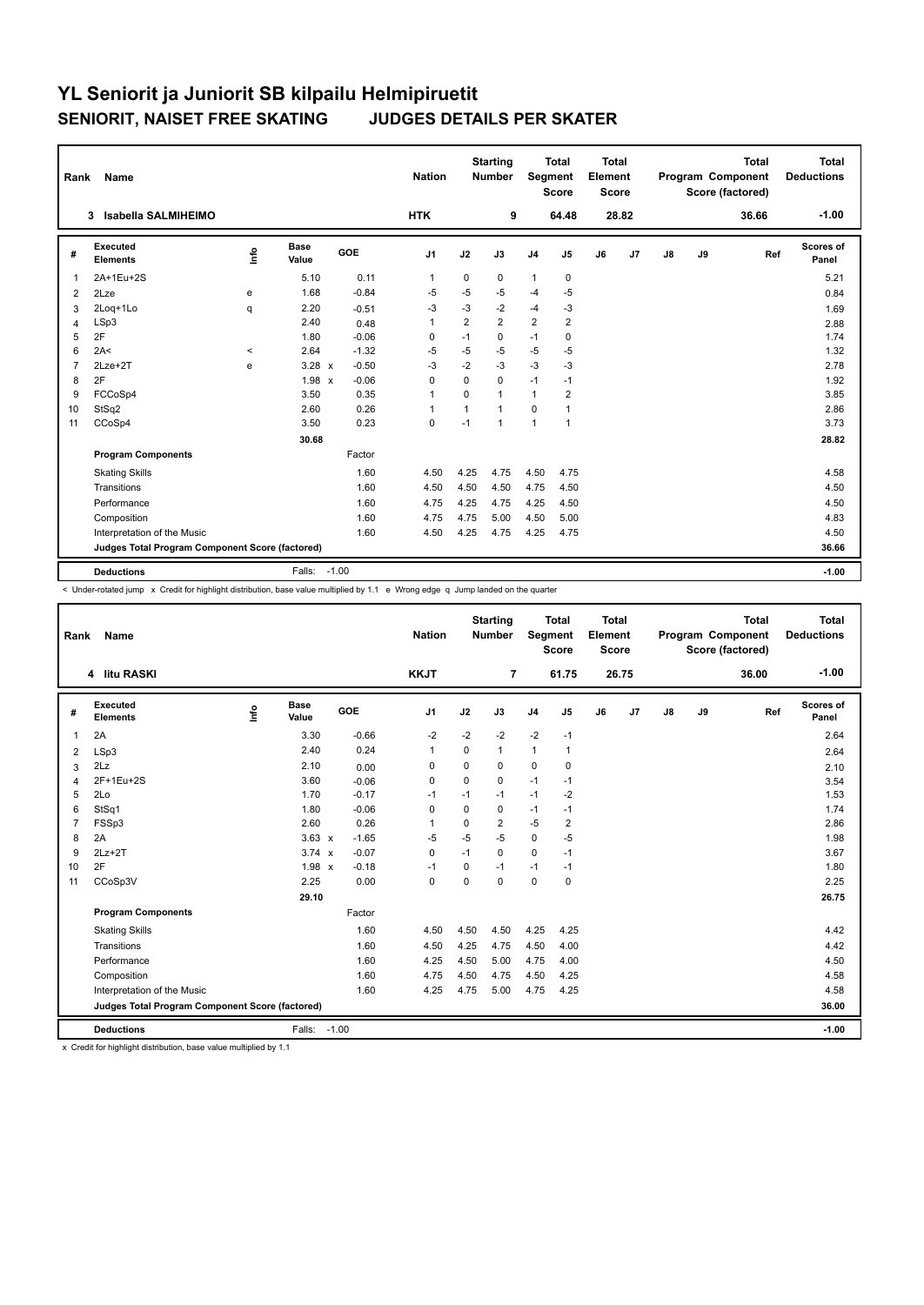| Rank           | <b>Name</b>                                     |         |                      |            | <b>Nation</b>  |              | <b>Starting</b><br><b>Number</b> | Segment        | <b>Total</b><br><b>Score</b> | Total<br>Element<br><b>Score</b> |       |    |    | <b>Total</b><br>Program Component<br>Score (factored) | <b>Total</b><br><b>Deductions</b> |
|----------------|-------------------------------------------------|---------|----------------------|------------|----------------|--------------|----------------------------------|----------------|------------------------------|----------------------------------|-------|----|----|-------------------------------------------------------|-----------------------------------|
|                | <b>Riina SVENSK</b><br>5                        |         |                      |            | <b>JOKA</b>    |              | 5                                |                | 60.78                        |                                  | 25.45 |    |    | 35.33                                                 | 0.00                              |
| #              | Executed<br><b>Elements</b>                     | ١rfo    | <b>Base</b><br>Value | <b>GOE</b> | J <sub>1</sub> | J2           | J3                               | J <sub>4</sub> | J <sub>5</sub>               | J6                               | J7    | J8 | J9 | Ref                                                   | Scores of<br>Panel                |
| $\overline{1}$ | $2F+2T$                                         |         | 3.10                 | 0.00       | $-1$           | $\mathbf 0$  | 0                                | $\mathbf 0$    | 0                            |                                  |       |    |    |                                                       | 3.10                              |
| 2              | $2Lz+2T$                                        |         | 3.40                 | $-0.21$    | $-1$           | $-1$         | $-1$                             | $-1$           | -2                           |                                  |       |    |    |                                                       | 3.19                              |
| 3              | 2S                                              |         | 1.30                 | $-0.48$    | $-3$           | $-4$         | $-3$                             | $-4$           | $-4$                         |                                  |       |    |    |                                                       | 0.82                              |
| 4              | CCoSp4                                          |         | 3.50                 | 0.35       | $\overline{1}$ | 0            | $\mathbf{1}$                     | $\mathbf{1}$   | $\mathbf{1}$                 |                                  |       |    |    |                                                       | 3.85                              |
| 5              | FCSp2                                           |         | 2.30                 | 0.00       | 0              | 0            | 0                                | 0              | 0                            |                                  |       |    |    |                                                       | 2.30                              |
| 6              | StSq3                                           |         | 3.30                 | 0.22       | 0              | $\mathbf{1}$ | 1                                | $\mathbf{1}$   | 0                            |                                  |       |    |    |                                                       | 3.52                              |
| $\overline{7}$ | 1A                                              |         | 1.10                 | 0.00       | $\mathbf 0$    | 0            | 0                                | $\mathbf 0$    | $\mathbf{1}$                 |                                  |       |    |    |                                                       | 1.10                              |
| 8              | 2Lz!+1A+SEQ                                     |         | 2.82 x               | $-0.21$    | $-2$           | $-1$         | $-1$                             | $\mathbf 0$    | $-1$                         |                                  |       |    |    |                                                       | 2.61                              |
| 9              | 2F                                              |         | $1.98 \times$        | $-0.06$    | 0              | 0            | 0                                | $-1$           | $-1$                         |                                  |       |    |    |                                                       | 1.92                              |
| 10             | 2Lo<                                            | $\,<\,$ | $1.50 \times$        | $-0.36$    | $-2$           | $-2$         | $-3$                             | $-3$           | $-3$                         |                                  |       |    |    |                                                       | 1.14                              |
| 11             | LSp2                                            |         | 1.90                 | 0.00       | $\mathbf 0$    | $\mathbf 0$  | 1                                | $\mathbf 0$    | $\mathbf 0$                  |                                  |       |    |    |                                                       | 1.90                              |
|                |                                                 |         | 26.20                |            |                |              |                                  |                |                              |                                  |       |    |    |                                                       | 25.45                             |
|                | <b>Program Components</b>                       |         |                      | Factor     |                |              |                                  |                |                              |                                  |       |    |    |                                                       |                                   |
|                | <b>Skating Skills</b>                           |         |                      | 1.60       | 4.25           | 4.50         | 4.50                             | 4.25           | 4.00                         |                                  |       |    |    |                                                       | 4.33                              |
|                | Transitions                                     |         |                      | 1.60       | 4.00           | 4.25         | 4.25                             | 4.50           | 3.75                         |                                  |       |    |    |                                                       | 4.17                              |
|                | Performance                                     |         |                      | 1.60       | 4.50           | 5.00         | 4.75                             | 4.25           | 4.00                         |                                  |       |    |    |                                                       | 4.50                              |
|                | Composition                                     |         |                      | 1.60       | 4.50           | 4.50         | 4.75                             | 4.50           | 4.00                         |                                  |       |    |    |                                                       | 4.50                              |
|                | Interpretation of the Music                     |         |                      | 1.60       | 4.25           | 4.75         | 4.75                             | 4.75           | 4.25                         |                                  |       |    |    |                                                       | 4.58                              |
|                | Judges Total Program Component Score (factored) |         |                      |            |                |              |                                  |                |                              |                                  |       |    |    |                                                       | 35.33                             |
|                | <b>Deductions</b>                               |         |                      |            |                |              |                                  |                |                              |                                  |       |    |    |                                                       | 0.00                              |

< Under-rotated jump x Credit for highlight distribution, base value multiplied by 1.1 ! Not clear edge

| Rank           | Name                                            |      |                      |            | <b>Nation</b>  |              | <b>Starting</b><br><b>Number</b> |                | Total<br>Segment<br><b>Score</b> | Total<br>Element<br><b>Score</b> |       |    |    | Total<br>Program Component<br>Score (factored) | <b>Total</b><br><b>Deductions</b> |
|----------------|-------------------------------------------------|------|----------------------|------------|----------------|--------------|----------------------------------|----------------|----------------------------------|----------------------------------|-------|----|----|------------------------------------------------|-----------------------------------|
|                | EIII HEIKKINEN<br>6                             |      |                      |            | <b>KELS</b>    |              | 3                                |                | 59.48                            |                                  | 26.55 |    |    | 32.93                                          | 0.00                              |
| #              | Executed<br><b>Elements</b>                     | lnfo | <b>Base</b><br>Value | <b>GOE</b> | J <sub>1</sub> | J2           | J3                               | J <sub>4</sub> | J5                               | J6                               | J7    | J8 | J9 | Ref                                            | Scores of<br>Panel                |
| 1              | 2A                                              |      | 3.30                 | $-0.22$    | $\mathbf 0$    | $\mathbf 0$  | $-1$                             | $-1$           | $-1$                             |                                  |       |    |    |                                                | 3.08                              |
| 2              | $2F+2T$                                         |      | 3.10                 | $-0.06$    | $\mathbf 0$    | 0            | 0                                | $-1$           | $-1$                             |                                  |       |    |    |                                                | 3.04                              |
| 3              | 2Lze                                            | e    | 1.68                 | $-0.50$    | -3             | $-2$         | $-3$                             | $-4$           | $-3$                             |                                  |       |    |    |                                                | 1.18                              |
| 4              | 2F                                              |      | 1.80                 | 0.00       | 0              | $\Omega$     | $\Omega$                         | $\mathbf 0$    | 0                                |                                  |       |    |    |                                                | 1.80                              |
| 5              | FCoSp3                                          |      | 2.50                 | 0.17       | $\Omega$       | $\Omega$     | 1                                | $\mathbf{1}$   | 1                                |                                  |       |    |    |                                                | 2.67                              |
| 6              | StSq2                                           |      | 2.60                 | 0.00       | $-1$           | $\mathbf{1}$ | $\mathbf{1}$                     | $-1$           | 0                                |                                  |       |    |    |                                                | 2.60                              |
| $\overline{7}$ | 2Lze                                            | e    | $1.85 \times$        | $-0.56$    | $-2$           | $-3$         | $-3$                             | $-4$           | $-4$                             |                                  |       |    |    |                                                | 1.29                              |
| 8              | $2S+2T$                                         |      | 2.86 x               | $-0.04$    | $-3$           | $\Omega$     | 0                                | 0              | $-1$                             |                                  |       |    |    |                                                | 2.82                              |
| 9              | 2S+1A+SEQ                                       |      | $2.11 \times$        | $-0.39$    | -3             | $-3$         | $-3$                             | $-4$           | $-3$                             |                                  |       |    |    |                                                | 1.72                              |
| 10             | CCoSp3                                          |      | 3.00                 | 0.20       | $\mathbf 1$    | $\Omega$     | $\mathbf{1}$                     | $\Omega$       | 1                                |                                  |       |    |    |                                                | 3.20                              |
| 11             | LSp4                                            |      | 2.70                 | 0.45       | 2              | -1           | $\mathbf{1}$                     | 3              | $\overline{2}$                   |                                  |       |    |    |                                                | 3.15                              |
|                |                                                 |      | 27.50                |            |                |              |                                  |                |                                  |                                  |       |    |    |                                                | 26.55                             |
|                | <b>Program Components</b>                       |      |                      | Factor     |                |              |                                  |                |                                  |                                  |       |    |    |                                                |                                   |
|                | <b>Skating Skills</b>                           |      |                      | 1.60       | 4.25           | 4.50         | 4.25                             | 3.50           | 3.75                             |                                  |       |    |    |                                                | 4.08                              |
|                | Transitions                                     |      |                      | 1.60       | 4.00           | 4.25         | 4.25                             | 3.50           | 3.75                             |                                  |       |    |    |                                                | 4.00                              |
|                | Performance                                     |      |                      | 1.60       | 4.00           | 4.25         | 4.50                             | 3.75           | 3.75                             |                                  |       |    |    |                                                | 4.00                              |
|                | Composition                                     |      |                      | 1.60       | 4.25           | 4.50         | 4.75                             | 3.50           | 4.00                             |                                  |       |    |    |                                                | 4.25                              |
|                | Interpretation of the Music                     |      |                      | 1.60       | 4.25           | 4.50         | 5.00                             | 4.00           | 3.75                             |                                  |       |    |    |                                                | 4.25                              |
|                | Judges Total Program Component Score (factored) |      |                      |            |                |              |                                  |                |                                  |                                  |       |    |    |                                                | 32.93                             |
|                | <b>Deductions</b>                               |      |                      |            |                |              |                                  |                |                                  |                                  |       |    |    |                                                | 0.00                              |

x Credit for highlight distribution, base value multiplied by 1.1 e Wrong edge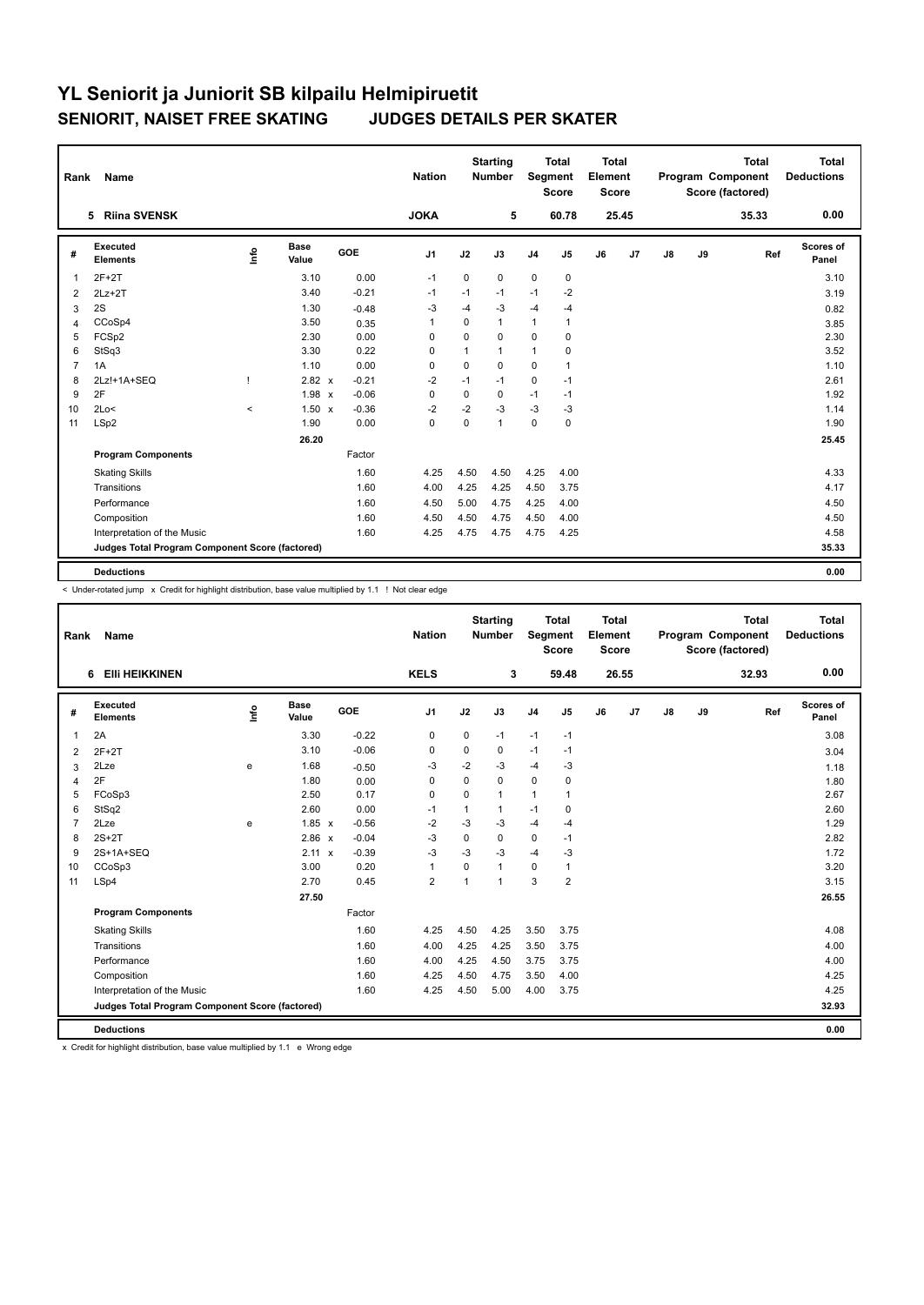| Rank           | Name                                            |      |                      |            | <b>Nation</b>  |             | <b>Starting</b><br><b>Number</b> | Segment        | <b>Total</b><br><b>Score</b> | <b>Total</b><br>Element<br><b>Score</b> |       |    |    | <b>Total</b><br>Program Component<br>Score (factored) | <b>Total</b><br><b>Deductions</b> |
|----------------|-------------------------------------------------|------|----------------------|------------|----------------|-------------|----------------------------------|----------------|------------------------------|-----------------------------------------|-------|----|----|-------------------------------------------------------|-----------------------------------|
|                | Emma-Lotta LAAKSO<br>7                          |      |                      |            | <b>JOKA</b>    |             | 6                                |                | 59.42                        |                                         | 25.15 |    |    | 34.27                                                 | 0.00                              |
| #              | Executed<br><b>Elements</b>                     | ١rfo | <b>Base</b><br>Value | <b>GOE</b> | J <sub>1</sub> | J2          | J3                               | J <sub>4</sub> | J <sub>5</sub>               | J6                                      | J7    | J8 | J9 | Ref                                                   | Scores of<br>Panel                |
| $\mathbf{1}$   | $2F+1T$                                         |      | 2.20                 | 0.00       | $\mathbf 0$    | $\mathbf 0$ | 0                                | $\mathbf 0$    | $\mathbf 0$                  |                                         |       |    |    |                                                       | 2.20                              |
| 2              | 1Lo                                             |      | 0.50                 | $-0.25$    | -4             | $-5$        | $-5$                             | $-5$           | $-5$                         |                                         |       |    |    |                                                       | 0.25                              |
| 3              | 2Lz                                             |      | 2.10                 | 0.21       | $\mathbf{1}$   | 1           | 1                                | $\mathbf{1}$   | 1                            |                                         |       |    |    |                                                       | 2.31                              |
| $\overline{4}$ | FSSp4                                           |      | 3.00                 | 0.40       | -1             | 0           | 1                                | $\overline{2}$ | $\overline{2}$               |                                         |       |    |    |                                                       | 3.40                              |
| 5              | $1A+2T$                                         |      | 2.40                 | 0.00       | 0              | 0           | 0                                | $\mathbf 0$    | $\mathbf 0$                  |                                         |       |    |    |                                                       | 2.40                              |
| 6              | 2F+1Eu+2S                                       |      | $3.96 \times$        | $-0.06$    | $\mathbf 0$    | $\mathbf 0$ | 0                                | $-1$           | $-1$                         |                                         |       |    |    |                                                       | 3.90                              |
| $\overline{7}$ | LSp3                                            |      | 2.40                 | $-0.08$    | 0              | $\mathbf 0$ | 0                                | $-1$           | $-1$                         |                                         |       |    |    |                                                       | 2.32                              |
| 8              | 2Lo                                             |      | $1.87 \times$        | $-0.23$    | $-2$           | 0           | $-1$                             | $-2$           | $-1$                         |                                         |       |    |    |                                                       | 1.64                              |
| 9              | 2S                                              |      | $1.43 \times$        | 0.00       | 0              | $\Omega$    | 0                                | $\mathbf 0$    | $-1$                         |                                         |       |    |    |                                                       | 1.43                              |
| 10             | CCoSp4                                          |      | 3.50                 | 0.00       | $\mathbf 0$    | $\mathbf 0$ | 0                                | $\mathbf 0$    | 0                            |                                         |       |    |    |                                                       | 3.50                              |
| 11             | StSq1                                           |      | 1.80                 | 0.00       | $\mathbf 0$    | $\mathbf 0$ | $-1$                             | $\mathbf 0$    | $\pmb{0}$                    |                                         |       |    |    |                                                       | 1.80                              |
|                |                                                 |      | 25.16                |            |                |             |                                  |                |                              |                                         |       |    |    |                                                       | 25.15                             |
|                | <b>Program Components</b>                       |      |                      | Factor     |                |             |                                  |                |                              |                                         |       |    |    |                                                       |                                   |
|                | <b>Skating Skills</b>                           |      |                      | 1.60       | 4.25           | 4.50        | 4.25                             | 4.25           | 4.00                         |                                         |       |    |    |                                                       | 4.25                              |
|                | Transitions                                     |      |                      | 1.60       | 4.00           | 4.50        | 4.00                             | 4.50           | 4.00                         |                                         |       |    |    |                                                       | 4.17                              |
|                | Performance                                     |      |                      | 1.60       | 4.00           | 4.50        | 4.50                             | 4.00           | 4.00                         |                                         |       |    |    |                                                       | 4.17                              |
|                | Composition                                     |      |                      | 1.60       | 4.25           | 4.50        | 4.50                             | 4.25           | 4.25                         |                                         |       |    |    |                                                       | 4.33                              |
|                | Interpretation of the Music                     |      |                      | 1.60       | 4.00           | 5.00        | 4.75                             | 4.50           | 4.25                         |                                         |       |    |    |                                                       | 4.50                              |
|                | Judges Total Program Component Score (factored) |      |                      |            |                |             |                                  |                |                              |                                         |       |    |    |                                                       | 34.27                             |
|                | <b>Deductions</b>                               |      |                      |            |                |             |                                  |                |                              |                                         |       |    |    |                                                       | 0.00                              |

x Credit for highlight distribution, base value multiplied by 1.1

| Rank           | <b>Name</b>                                     |            |                      |         | <b>Nation</b>  |             | <b>Starting</b><br><b>Number</b> | Segment        | <b>Total</b><br><b>Score</b> | <b>Total</b><br>Element<br><b>Score</b> |       |               |    | <b>Total</b><br>Program Component<br>Score (factored) | <b>Total</b><br><b>Deductions</b> |
|----------------|-------------------------------------------------|------------|----------------------|---------|----------------|-------------|----------------------------------|----------------|------------------------------|-----------------------------------------|-------|---------------|----|-------------------------------------------------------|-----------------------------------|
|                | <b>Anni PURHONEN</b><br>8                       |            |                      |         | <b>KELS</b>    |             | 4                                |                | 49.10                        |                                         | 18.70 |               |    | 30.40                                                 | 0.00                              |
| #              | Executed<br><b>Elements</b>                     | <b>Lin</b> | <b>Base</b><br>Value | GOE     | J <sub>1</sub> | J2          | J3                               | J <sub>4</sub> | J5                           | J6                                      | J7    | $\mathsf{J}8$ | J9 | Ref                                                   | <b>Scores of</b><br>Panel         |
| $\overline{1}$ | 2Lze<<                                          | e          | 0.48                 | $-0.24$ | $-5$           | $-5$        | $-5$                             | $-5$           | $-5$                         |                                         |       |               |    |                                                       | 0.24                              |
| 2              | 1A                                              |            | 1.10                 | 0.00    | 0              | 0           | 0                                | 0              | $-1$                         |                                         |       |               |    |                                                       | 1.10                              |
| 3              | $2Fq+2Lo<$                                      | $\prec$    | 3.16                 | $-0.90$ | -4             | $-5$        | $-5$                             | $-5$           | $-5$                         |                                         |       |               |    |                                                       | 2.26                              |
| $\overline{4}$ | FSSp4                                           |            | 3.00                 | 0.00    | 0              | 0           | $\mathbf{1}$                     | 0              | 0                            |                                         |       |               |    |                                                       | 3.00                              |
| 5              | 2Fq+1Eu+2S<                                     | $\prec$    | 3.34                 | $-0.84$ | -5             | $-4$        | $-5$                             | $-4$           | $-5$                         |                                         |       |               |    |                                                       | 2.50                              |
| 6              | FCCoSp4                                         |            | 3.50                 | $-0.58$ | $-1$           | $-2$        | 0                                | $-2$           | $-2$                         |                                         |       |               |    |                                                       | 2.92                              |
| $\overline{7}$ | $2$ Lze $<<$                                    | e          | 0.53 x               | $-0.24$ | -5             | $-5$        | $-5$                             | $-5$           | $-5$                         |                                         |       |               |    |                                                       | 0.29                              |
| 8              | 2S+1A+SEQ                                       |            | $2.11 \times$        | $-0.48$ | $-4$           | $-2$        | $-2$                             | $-5$           | $-5$                         |                                         |       |               |    |                                                       | 1.63                              |
| 9              | CCoSp3                                          |            | 3.00                 | $-0.30$ | $-2$           | $-1$        | $-1$                             | $-1$           | $-1$                         |                                         |       |               |    |                                                       | 2.70                              |
| 10             | StSq1                                           |            | 1.80                 | $-0.12$ | $\mathbf 0$    | $\mathbf 0$ | $-1$                             | $-1$           | $-2$                         |                                         |       |               |    |                                                       | 1.68                              |
| 11             | 1Lo                                             |            | $0.55 \times$        | $-0.17$ | $-3$           | $-3$        | $-3$                             | $-4$           | $-4$                         |                                         |       |               |    |                                                       | 0.38                              |
|                |                                                 |            | 22.57                |         |                |             |                                  |                |                              |                                         |       |               |    |                                                       | 18.70                             |
|                | <b>Program Components</b>                       |            |                      | Factor  |                |             |                                  |                |                              |                                         |       |               |    |                                                       |                                   |
|                | <b>Skating Skills</b>                           |            |                      | 1.60    | 3.75           | 4.25        | 4.00                             | 3.75           | 3.25                         |                                         |       |               |    |                                                       | 3.83                              |
|                | Transitions                                     |            |                      | 1.60    | 3.75           | 4.00        | 4.00                             | 4.00           | 3.50                         |                                         |       |               |    |                                                       | 3.92                              |
|                | Performance                                     |            |                      | 1.60    | 3.50           | 3.75        | 3.75                             | 3.25           | 3.00                         |                                         |       |               |    |                                                       | 3.50                              |
|                | Composition                                     |            |                      | 1.60    | 3.75           | 4.00        | 4.25                             | 3.75           | 3.75                         |                                         |       |               |    |                                                       | 3.83                              |
|                | Interpretation of the Music                     |            |                      | 1.60    | 3.75           | 4.00        | 4.00                             | 4.00           | 3.50                         |                                         |       |               |    |                                                       | 3.92                              |
|                | Judges Total Program Component Score (factored) |            |                      |         |                |             |                                  |                |                              |                                         |       |               |    |                                                       | 30.40                             |
|                | <b>Deductions</b>                               |            |                      |         |                |             |                                  |                |                              |                                         |       |               |    |                                                       | 0.00                              |

< Under-rotated jump << Downgraded jump x Credit for highlight distribution, base value multiplied by 1.1 e Wrong edge q Jump landed on the quarter